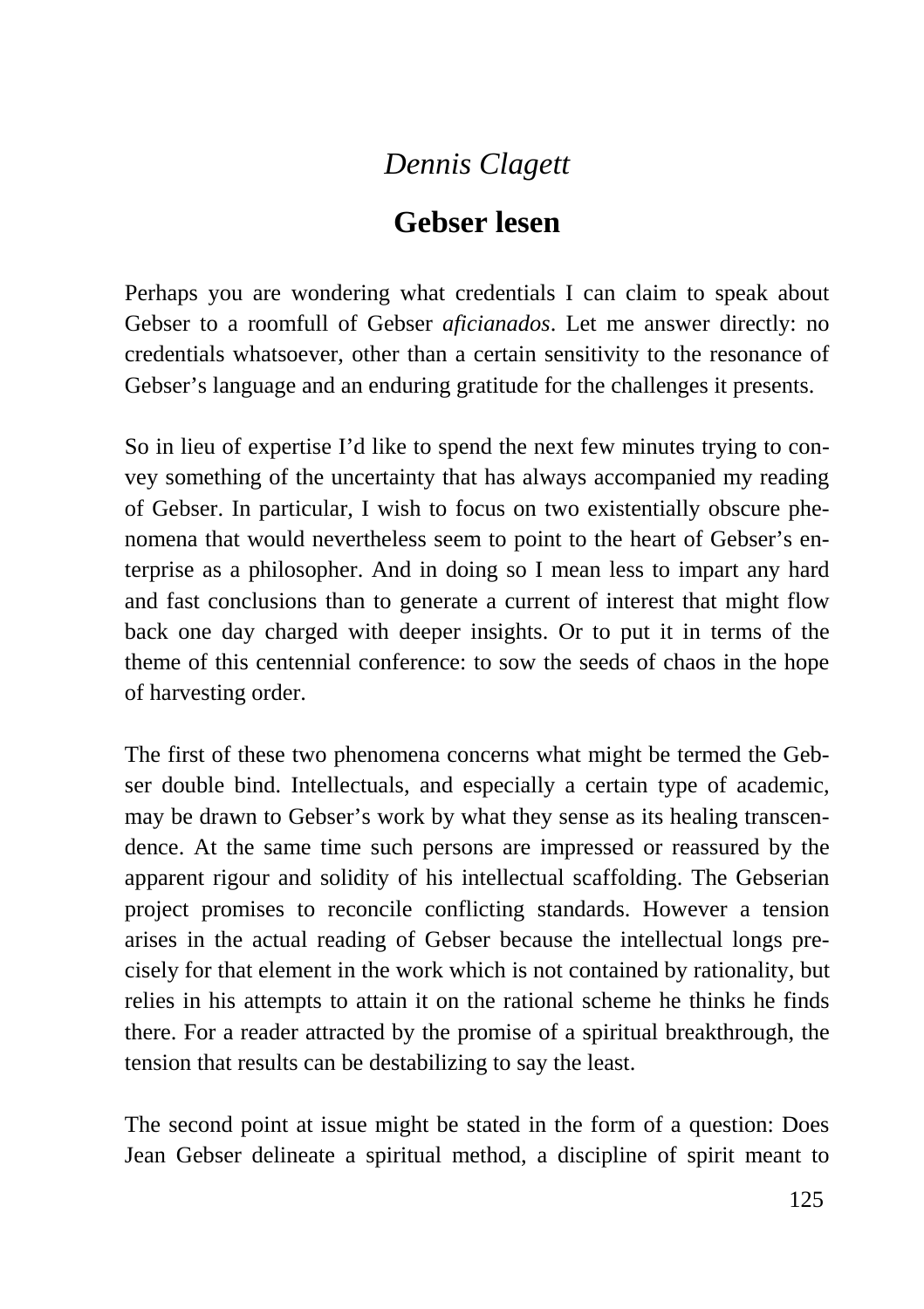produce, realize, connect with or otherwise embody the integral consciousness his writing celebrates. At first glance the connection between these two subjects may seem a nebulous one. On the one hand a phenomenon of apparently epistemological interest or import: how to extract the pearl of transcendence from an oyster with impeccable rational credentials. On the other a practical and somehow spiritually urgent query: does the great visionary of the Ursprung und Gegenwart offer us at least a clue as to how we might incarnate this vision as our life?

*\_\_\_\_\_\_\_\_\_\_\_\_\_\_\_\_\_\_\_\_\_\_\_\_\_\_\_\_\_\_\_\_\_\_\_\_\_\_\_\_\_\_\_\_\_\_\_\_\_\_\_\_\_\_\_\_\_\_\_\_\_\_\_\_\_\_\_\_\_\_* 

Originally it was my intention to simply articulate the first of these two issues. I was moved by personal curiosity to pose the question more or less publicly of whether the Gebser double bind is something inherent in the experience of reading Gebser or is just another febrile neurosis from my chaotic depths of mind. However the more I mused about this phenomenon of the particular tension that Gebser's work creates in the anxious intellectual, and the more I considered what, if anything, of value I had to say about it, the more I found myself turning to another element of inquiry, one that has preoccupied me for many years: the question of whether Gebser gives precise instructions – a specific framework of discipline – for attaining the primordial trust which he has identified as a fundamental characteristic of the integral consciousness.

The link between these issues lies, I believe, in the fact that what Gebser is doing is what the best of our poets do: namely using language to evoke, delineate, make resonate something which cannot be expressed, defined or contained in language. But at the same time, precisely through his particular use of language, Gebser is pointing to a certain existential attitude, to what he himself has called "eine innere Haltung" – an attitude or posture prequisite for embodying or gaining access to a healing intensity of mind. And this attitude itself has much to do with language, with its limits and powers, and with the essential liberty at the core of language which is beyond the human being and which goes to the heart of the intellectual's dilemma when reading Gebser.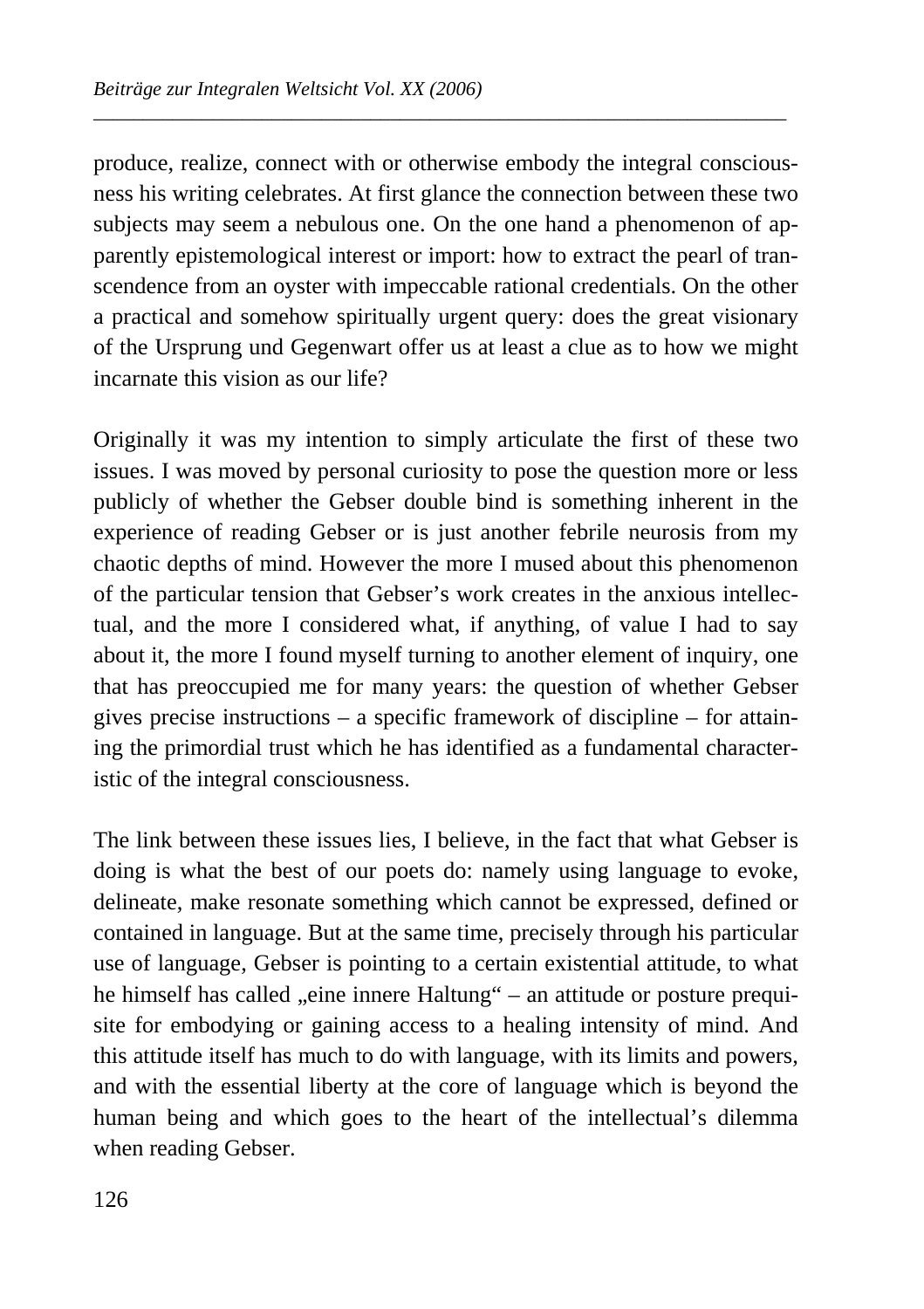In some ways the tension which Gebser creates by clothing the anarchic, chaotic challenge of integration within a seemingly rational system is not unlike the psychic conundrum produced by the practioner's grappling with the koan in Zen practice – a tension meant to break down barriers which needn't exist or which in fact do not exist but seem to nevertheless. Paradoxically, in providing the signposts of his philosophical system, his wellordered, impeccably researched historical and epistemological framework, he is erecting a wall between the reader and the transcendent core of his teaching. How to deconstruct that wall while drawing on the insights from which it is constructed becomes our koan. And as in the best of the old zen stories, it is we ourselves, or rather the stance that we adopt toward the world, which provides the solution.

*\_\_\_\_\_\_\_\_\_\_\_\_\_\_\_\_\_\_\_\_\_\_\_\_\_\_\_\_\_\_\_\_\_\_\_\_\_\_\_\_\_\_\_\_\_\_\_\_\_\_\_\_\_\_\_\_\_\_\_\_\_\_\_\_\_\_\_\_\_\_* 

To return to the sphere of poetry for a minute: in order to "understand" or appreciate poetry, in order to enter into it or to let it enter into you, an attitude or posture of letting go is necessary, of being willing to relinquish a certain intellectual control. In short, a willingness neither to govern nor to master nor to dominate the realm of meaning. Not even necessarily to know exactly what is being said. And this is particularly so with modern poetry, which answers a need or emerges out of a necessity to find a new way of seeing or experiencing the world, one which cannot rely  $-$  at least for the moment – on certainty. In turn, poetry and intercourse with the poetic are a form of exploration, a practice, an answered challenge, making us develop an aesthetic and spiritual posture that we need not only in order to "understand" poetry, but also to live nobly and well in an increasingly uncertain universe.

In this sense, language and its challenges are also ethical in character, because language requires the best of us if we are to use it properly and to its full advantage. It requires us to adopt a certain posture beyond the limited contours of excessive self-concern. To move with language to order the chaos of our anxious little lives, we must adopt a posture which can only be described as transparent.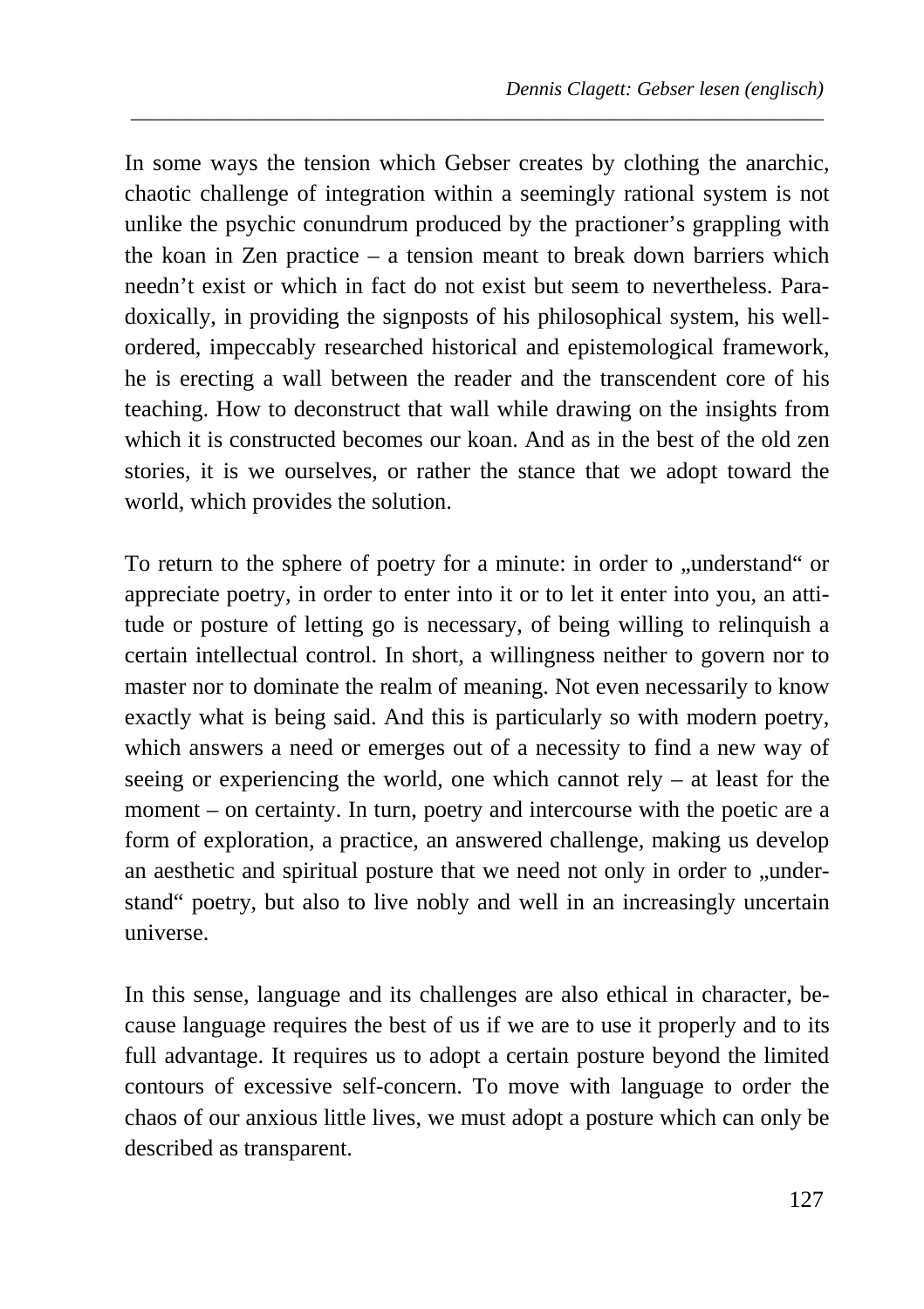In developing such a posture, and in drawing on the creative tension that Gebser generates in his oeuvre, it may be helpful to take Gebser's consciousness structures as a poetic image rather than a philosophical system. As precise as this structural framework is as a description of how consciousness orders itself out of the original chaos of self and pre-self awareness, its power lies in the language Gebser uses to evoke this understanding in the reader. Gebser's structures are a surf to ride, an echo to listen for, most of all an invitation extended to adopt a physical, psychic and spiritual posture of primordial trust, one that takes shape when we receive with the whole of ourselvesrather than imprint ourselves on what we receive.

*\_\_\_\_\_\_\_\_\_\_\_\_\_\_\_\_\_\_\_\_\_\_\_\_\_\_\_\_\_\_\_\_\_\_\_\_\_\_\_\_\_\_\_\_\_\_\_\_\_\_\_\_\_\_\_\_\_\_\_\_\_\_\_\_\_\_\_\_\_\_* 

This after all is the poet of the highly memorable, aphoristic lines:

*Wir gehen immer verloren, wenn uns das Denken befällt, und werden wiedergeboren, wenn wir uns ahnend der Welt* 

*anvertrauen, und treiben wie die Wolken im hellen Wind, denn alle Grenzen, die bleiben, sind ferner als Himmel sind.* 

Now I am certainly not suggesting that Gebser was anti-intellectual or that he failed to value thinking as a defining capacity of man. But I do believe there was purpose – however ludic or mischevious it may seem to be – in his use of discursive power to point to something ultimately ineffible: a way of holding oneself in the world neither limited by nor devoid of thinking.

128 Does he provide a roadmap or a grid to guide our way? I think we will look in vain for such instructions in the evocative prose of Gebser's groundbreaking Hauptwerk, but in another sense, the entire oeuvre is about nothing else but that. By not being explicit about a pre-defined form of practice, he offers a problematic that itself affords a deeper degree of instruction, and in the process says something practical and valuable about how we are to